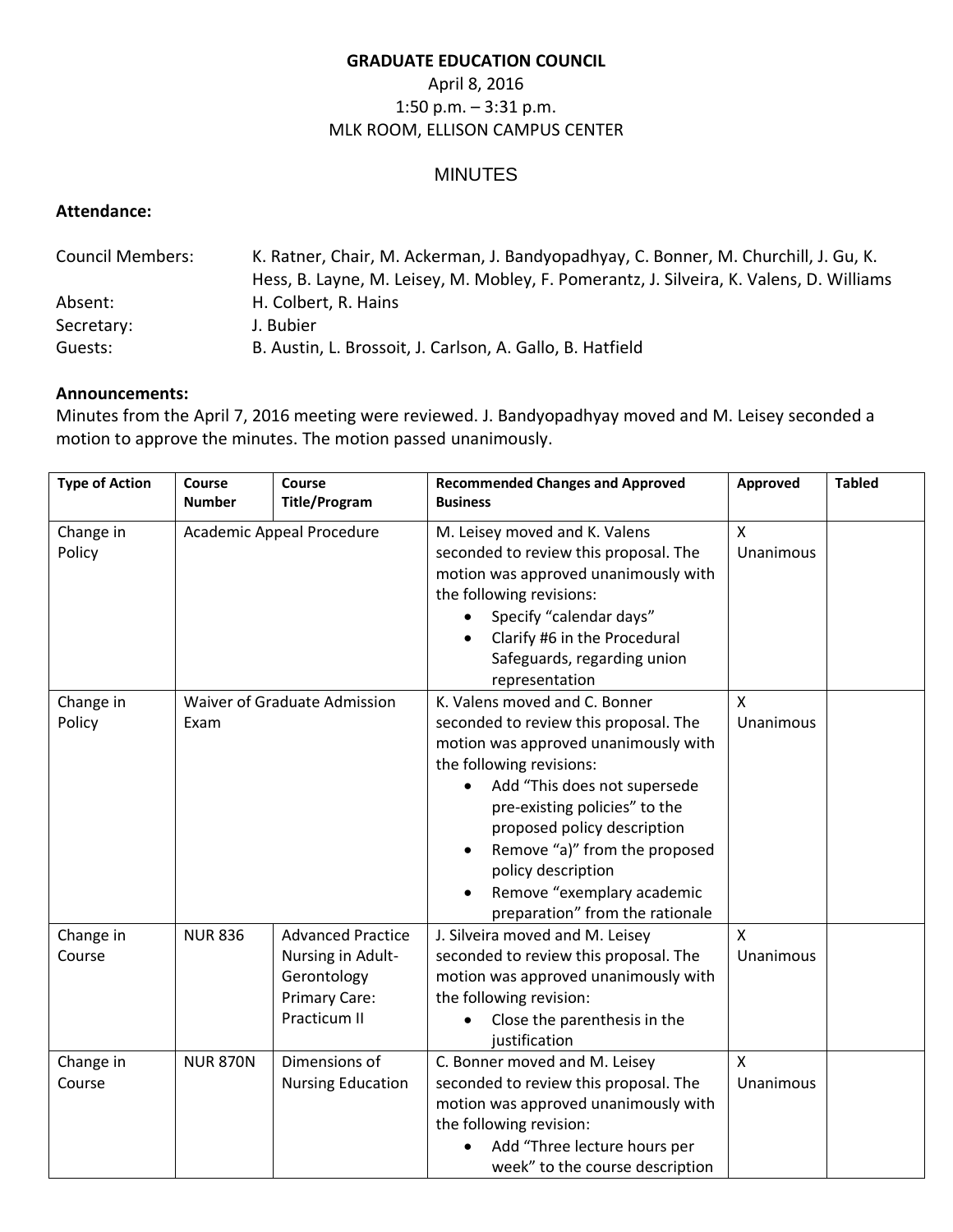| Change in  | <b>NUR 900N</b>                | Field Experience in       | M. Leisey moved and M. Mobley              |              |  |
|------------|--------------------------------|---------------------------|--------------------------------------------|--------------|--|
| Course     |                                | <b>Nursing</b>            | seconded to review these proposals         |              |  |
|            |                                | Administration            | simultaneously. After some discussion, it  |              |  |
| Change in  | <b>NUR 910N</b>                | Field Experience in       | was determined that these changes did      |              |  |
| Course     |                                | <b>Nursing Education</b>  | not need to be approved by the GEC.        |              |  |
| Change in  | MSN Adult-Gerontology Primary  |                           | K. Valens moved and K. Hess seconded       | $\mathsf{x}$ |  |
| Program    | <b>Care Nurse Practitioner</b> |                           | to review this proposal. The motion was    | Unanimous    |  |
|            |                                |                           | approved unanimously.                      |              |  |
| New Course | <b>SMS 730</b>                 | <b>Fitness Concepts</b>   | J. Silveira moved and K. Valens seconded   | $\mathsf{x}$ |  |
|            |                                |                           | to review this proposal. The motion was    | Unanimous    |  |
|            |                                |                           | approved unanimously with the              |              |  |
|            |                                |                           | following revision:                        |              |  |
|            |                                |                           | Add "One lecture hour per                  |              |  |
|            |                                |                           | week" to the course description            |              |  |
| New Course | <b>SMS 731</b>                 | Educational               | K. Hess moved and M. Leisey seconded       | X            |  |
|            |                                | Gymnastics, Dance,        | to review this proposal. The motion was    | Unanimous    |  |
|            |                                | and Rhythmic              | approved unanimously with the              |              |  |
|            |                                | <b>Activities</b>         | following revision:                        |              |  |
|            |                                |                           | Add "Two lecture hours per                 |              |  |
|            |                                |                           | week" to the course description            |              |  |
| New Course | <b>SMS 732</b>                 | <b>Tactical Games</b>     | M. Leisey moved and J. Silveira            | X            |  |
|            |                                | Approach to               | seconded to review this proposal. The      | Unanimous    |  |
|            |                                | Teaching in               | motion was approved unanimously with       |              |  |
|            |                                | <b>Physical Education</b> | the following revision:                    |              |  |
|            |                                |                           | Add "Three lecture hours per               |              |  |
|            |                                |                           | week" to the course description            |              |  |
| New Course | <b>SMS 807</b>                 | Assessment of             | M. Leisey moved and J. Silveira            | $\mathsf{x}$ |  |
|            |                                | Student Learning in       | seconded to review this proposal. The      | Unanimous    |  |
|            |                                | <b>Physical Education</b> | motion was approved unanimously with       |              |  |
|            |                                |                           | the following revision:                    |              |  |
|            |                                |                           | Add "Three lecture hours per               |              |  |
|            |                                |                           | week" to the course description            |              |  |
| New Course | <b>SMS 816</b>                 | <b>Physical Education</b> | J. Silveira moved and M. Leisey            | X            |  |
|            |                                | for Students with         | seconded to review this proposal. The      | Unanimous    |  |
|            |                                | <b>Disabling</b>          | motion was approved unanimously with       |              |  |
|            |                                | <b>Conditions II</b>      | the following revisions:                   |              |  |
|            |                                |                           | Add "Three lecture hours per               |              |  |
|            |                                |                           | week" to the course description            |              |  |
|            |                                |                           | Change the title to "Teaching<br>$\bullet$ |              |  |
|            |                                |                           | Adaptive Physical Education II"            |              |  |
|            |                                |                           | Add SMS 815 as a prerequisite              |              |  |
| Change in  | <b>SMS 815</b>                 | <b>Physical Education</b> | D. Williams moved and C. Bonner            | X            |  |
| Course     |                                | for Students with         | seconded to review this proposal. The      | Unanimous    |  |
|            |                                | <b>Disabling</b>          | motion was approved unanimously with       |              |  |
|            |                                | Conditions                | the following revisions:                   |              |  |
|            |                                |                           | In the new course information,             |              |  |
|            |                                |                           | change the course number to                |              |  |
|            |                                |                           | <b>SMS 815</b>                             |              |  |
|            |                                |                           | Change the title to "Teaching              |              |  |
|            |                                |                           | Adaptive Physical Education I"             |              |  |
|            |                                |                           | Add "Three lecture hours per               |              |  |
|            |                                |                           | week" to the course description            |              |  |
| Change in  |                                | M.A.T. Physical Education | C. Bonner moved and M. Leisey              | $\mathsf{x}$ |  |
| Program    |                                |                           | seconded to review this proposal. The      | Unanimous    |  |
|            |                                |                           | motion was approved unanimously.           |              |  |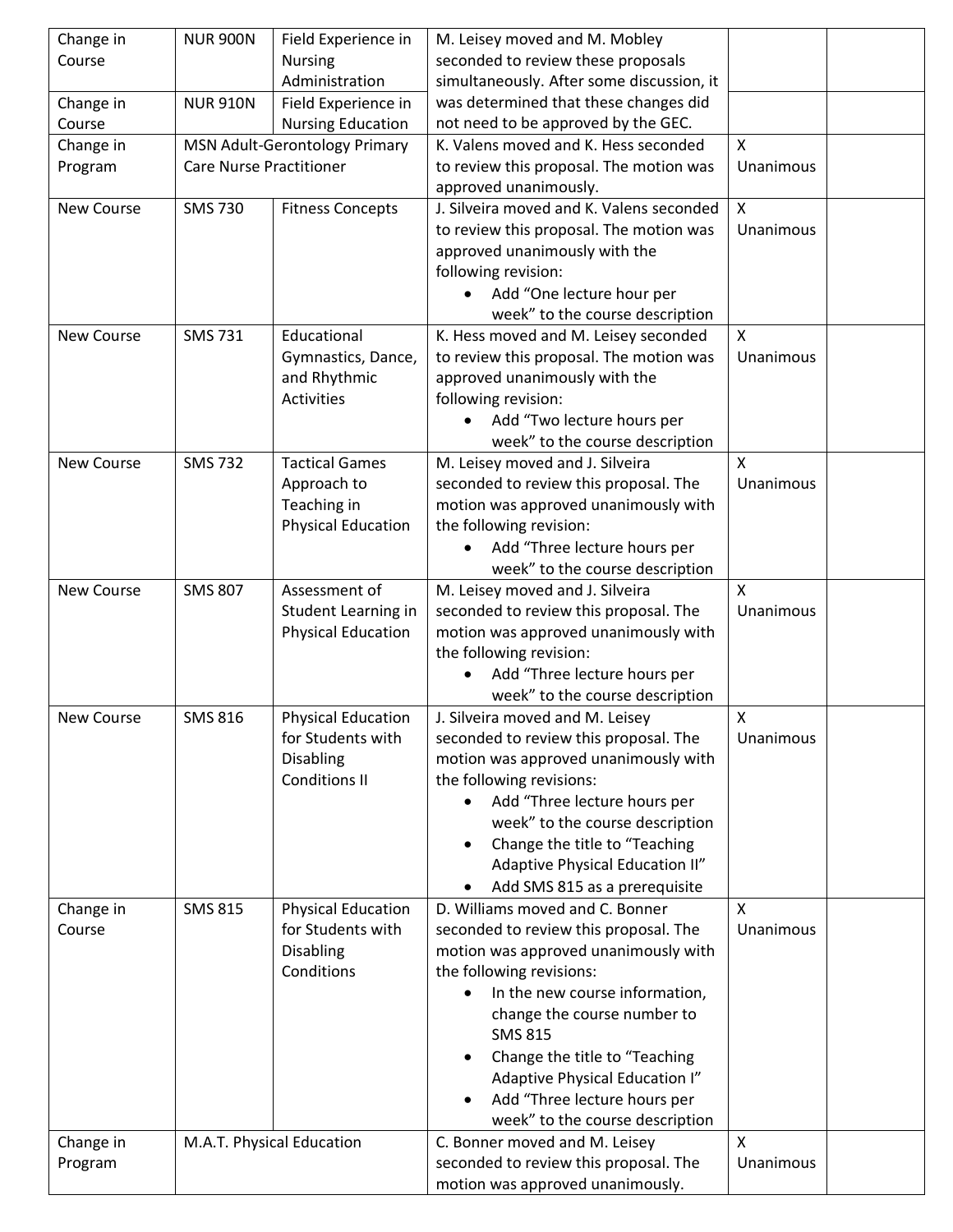| New Course        | <b>CSC 725</b> | <b>Computer Games</b>  | M. Leisey moved and K. Valens               | $\mathsf{x}$     |  |
|-------------------|----------------|------------------------|---------------------------------------------|------------------|--|
|                   |                | and Graphics           | seconded to review this proposal. The       | Unanimous        |  |
|                   |                |                        | motion was approved unanimously with        |                  |  |
|                   |                |                        | the following revisions:                    |                  |  |
|                   |                |                        | Remove "plus project work                   |                  |  |
|                   |                |                        | outside of class" from the                  |                  |  |
|                   |                |                        | course description                          |                  |  |
|                   |                |                        | Replace "graduate status" with              |                  |  |
|                   |                |                        | "matriculated into a computer               |                  |  |
|                   |                |                        | science graduate program" in                |                  |  |
|                   |                |                        | the course description                      |                  |  |
| New Course        | <b>CSC 740</b> | Artificial             | D. Williams moved and M. Leisey             | X                |  |
|                   |                | Intelligence           | seconded to review this proposal. The       | <b>Unanimous</b> |  |
|                   |                |                        | motion was approved unanimously with        |                  |  |
|                   |                |                        | the following revisions:                    |                  |  |
|                   |                |                        | Remove "plus project work                   |                  |  |
|                   |                |                        | outside of class" from the                  |                  |  |
|                   |                |                        | course description                          |                  |  |
|                   |                |                        | Replace "graduate status" with              |                  |  |
|                   |                |                        | "matriculated into a computer               |                  |  |
|                   |                |                        | science graduate program" in                |                  |  |
|                   |                |                        | the course description                      |                  |  |
| New Course        | <b>CSC 746</b> | Information            | J. Bandyopadhyay moved and J. Silveira      | $\mathsf{x}$     |  |
|                   |                | Visualization          | seconded to review this proposal. The       | Unanimous        |  |
|                   |                |                        | motion was approved unanimously with        |                  |  |
|                   |                |                        | the following revisions:                    |                  |  |
|                   |                |                        | Add "Three lecture hours per                |                  |  |
|                   |                |                        | week" to the course description             |                  |  |
|                   |                |                        | Replace "graduate status" with              |                  |  |
|                   |                |                        | "matriculated into a computer               |                  |  |
|                   |                |                        | science graduate program" in                |                  |  |
|                   |                |                        | the course description                      |                  |  |
| <b>New Course</b> | <b>CSC 755</b> | Computer               | K. Hess moved and J. Bandyopadhyay          | X                |  |
|                   |                | <b>Networks</b>        | seconded to review this proposal. The       | Unanimous        |  |
|                   |                |                        | motion was approved unanimously with        |                  |  |
|                   |                |                        | the following revisions:                    |                  |  |
|                   |                |                        | Remove "plus project work                   |                  |  |
|                   |                |                        | outside of class" from the                  |                  |  |
|                   |                |                        | course description                          |                  |  |
|                   |                |                        | Replace "graduate status" with<br>$\bullet$ |                  |  |
|                   |                |                        | "matriculated into a computer               |                  |  |
|                   |                |                        | science graduate program" in                |                  |  |
|                   |                |                        | the course description                      |                  |  |
| New Course        | <b>CSC 775</b> | Distributed and        | J. Silveira moved and J. Bandyopadhyay      | X                |  |
|                   |                | <b>Cloud Computing</b> | seconded to review this proposal. The       | Unanimous        |  |
|                   |                |                        | motion was approved unanimously with        |                  |  |
|                   |                |                        | the following revisions:                    |                  |  |
|                   |                |                        | Remove "plus project work                   |                  |  |
|                   |                |                        | outside of class" from the                  |                  |  |
|                   |                |                        | course description                          |                  |  |
|                   |                |                        | Replace "graduate status" with              |                  |  |
|                   |                |                        | "matriculated into a computer               |                  |  |
|                   |                |                        | science graduate program" in                |                  |  |
|                   |                |                        | the course description                      |                  |  |